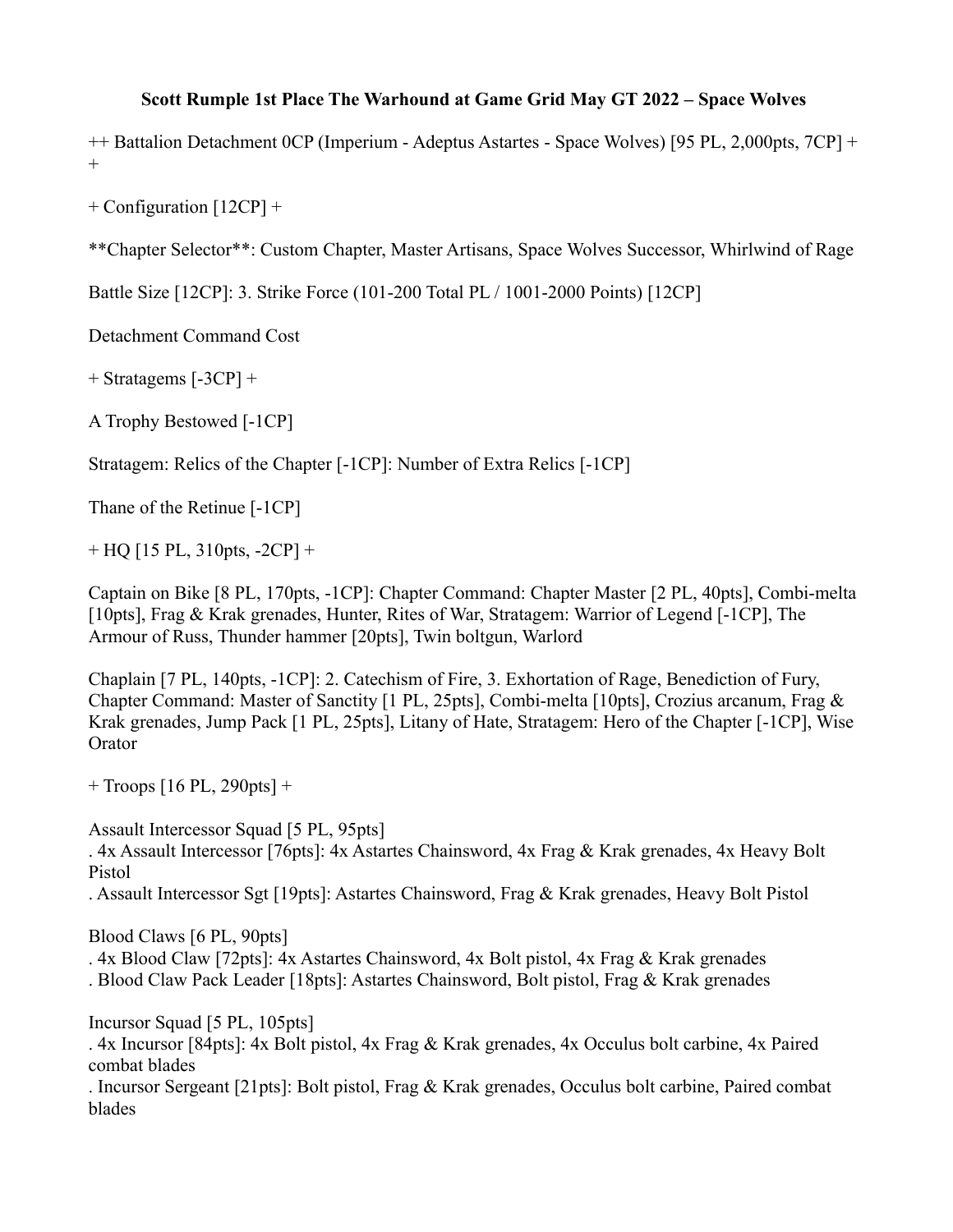+ Elites [39 PL, 882pts] +

Wolf Guard [7 PL, 149pts]: Jump Pack [1 PL, 20pts]

. Wolf Guard [22pts]: Astartes Chainsword, Frag & Krak grenades, Lightning Claw [3pts]

. Wolf Guard [22pts]: Astartes Chainsword, Frag & Krak grenades, Lightning Claw [3pts]

. Wolf Guard [22pts]: Astartes Chainsword, Frag & Krak grenades, Lightning Claw [3pts]

. Wolf Guard [22pts]: Astartes Chainsword, Frag & Krak grenades, Lightning Claw [3pts]

. Wolf Guard Pack Leader [41pts]: Combi-melta [10pts], Frag & Krak grenades, Thunder hammer [12pts]

Wolf Guard [7 PL, 149pts]: Jump Pack [1 PL, 20pts]

. Wolf Guard [22pts]: Astartes Chainsword, Frag & Krak grenades, Lightning Claw [3pts]

. Wolf Guard [22pts]: Astartes Chainsword, Frag & Krak grenades, Lightning Claw [3pts]

. Wolf Guard [22pts]: Astartes Chainsword, Frag & Krak grenades, Lightning Claw [3pts]

. Wolf Guard [22pts]: Astartes Chainsword, Frag & Krak grenades, Lightning Claw [3pts]

. Wolf Guard Pack Leader [41pts]: Combi-melta [10pts], Frag & Krak grenades, Thunder hammer  $[12pts]$ 

Wolf Guard [7 PL, 149pts]: Jump Pack [1 PL, 20pts]

. Wolf Guard [22pts]: Astartes Chainsword, Frag & Krak grenades, Lightning Claw [3pts]

. Wolf Guard [22pts]: Astartes Chainsword, Frag & Krak grenades, Lightning Claw [3pts]

. Wolf Guard [22pts]: Astartes Chainsword, Frag & Krak grenades, Lightning Claw [3pts]

. Wolf Guard [22pts]: Astartes Chainsword, Frag & Krak grenades, Lightning Claw [3pts]

. Wolf Guard Pack Leader [41pts]: Combi-melta [10pts], Frag & Krak grenades, Thunder hammer [12pts]

Wulfen [6 PL, 145pts]

. Wulfen Pack Leader [25pts]: Wulfen Frost claws [5pts]

. 4x Wulfen w/ thunder hammer & storm shield [120pts]: 4x Storm Shield, 4x Thunder Hammer [40pts]

Wulfen [6 PL, 145pts]

. Wulfen Pack Leader [25pts]: Wulfen Frost claws [5pts]

. 4x Wulfen w/ thunder hammer & storm shield [120pts]: 4x Storm Shield, 4x Thunder Hammer [40pts]

Wulfen [6 PL, 145pts]

. Wulfen Pack Leader [25pts]: Wulfen Frost claws [5pts]

. 4x Wulfen w/ thunder hammer & storm shield [120pts]: 4x Storm Shield, 4x Thunder Hammer [40pts]

+ Fast Attack [8 PL, 150pts] +

Cyberwolves [1 PL, 15pts] . Cyberwolf [15pts]: Teeth and claws

Cyberwolves [1 PL, 15pts] . Cyberwolf [15pts]: Teeth and claws

Skyclaws [6 PL, 120pts]

. Skyclaw [20pts]: Astartes Chainsword, Bolt pistol, Frag & Krak grenades, Jump Pack

. Skyclaw [20pts]: Astartes Chainsword, Bolt pistol, Frag & Krak grenades, Jump Pack